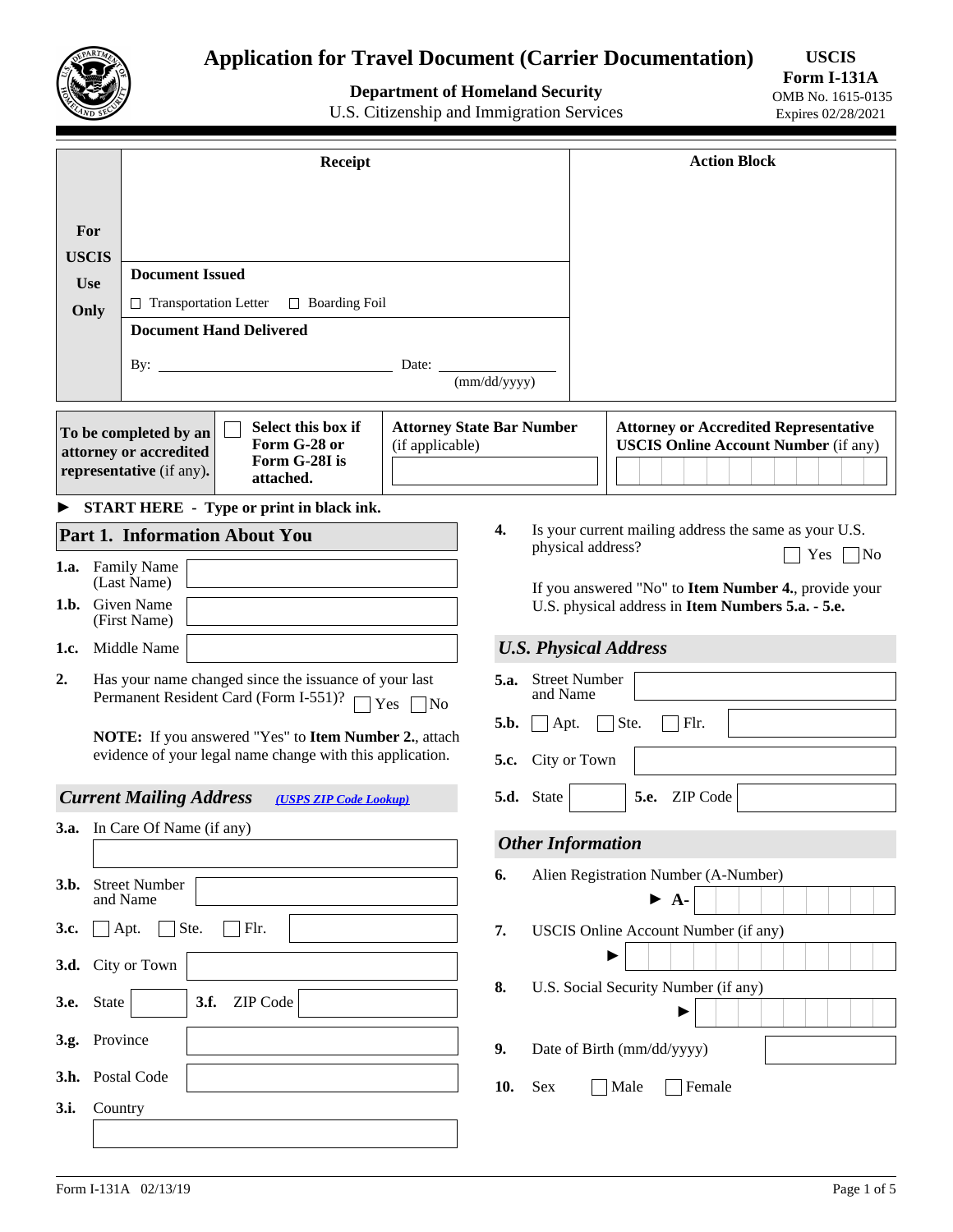|  | Part 1. Information About You (continued) |  |  |
|--|-------------------------------------------|--|--|
|--|-------------------------------------------|--|--|

- **11.** Country of Birth
- **12.** Country of Citizenship or Nationality

### **Part 2. Reason for Application**

#### Select **only one** box.

- My previous Permanent Resident Card has been lost, **1.a.** stolen, or destroyed.
- **1.b.** My previous Permanent Resident Card was issued but never received.
- My existing Permanent Resident Card has been mutilated. **1.c.**
- **1.d.** My existing Permanent Resident Card has already expired.
- Other (explain below). **1.e.**

#### **Part 3. Processing Information**

- **1.** Date Departed the United States (mm/dd/yyyy)
- Date of Intended Travel to the United States (mm/dd/yyyy) **2.**
- Are you **NOW**, or were you **EVER**, in exclusion, deportation, removal, or rescission proceedings? **3.**

| Nο |
|----|
|    |

If you answered "Yes" to **Item Number 3.**, provide details in the space provided in **Part 7. Additional Information**.

Since you were granted permanent residence, have you **EVER** filed Form I-407, Abandonment of Lawful Permanent Resident Status, or otherwise been judged to have abandoned your status?  $\Box$  Yes  $\Box$  No **4.**

If you answered "Yes" to **Item Number 4.**, provide details in the space provided in **Part 7. Additional Information**.

**5.a.** Have you **EVER** been issued a Travel Document?

 $\Box$  Yes  $\Box$  No

If you answered "Yes" to **Item Number 5.a.**, answer **Item Numbers 5.b.** and **5.c.** for the last document issued to you and provide additional details in the space provided in **Part 7. Additional Information**.

- **5.b.** Date Issued (mm/dd/yyyy)
- **5.c.** Disposition (attached, lost, etc.):

# **Part 4. Applicant's Statement, Contact Information, Declaration, Certification, and Signature**

**NOTE:** Read the **Penalties** section of the Form 1-131A Instructions before completing this section.

#### *Applicant's Statement*

**NOTE:** Select the box for either **Item Number 1.a.** or **1.b.** If applicable, select the box for **Item Number 2.**

- **1.a.** I can read and understand English, and I have read and understand every question and instruction on this application and my answer to every question.
- The interpreter named in **Part 5.** read to me every question and instruction on this application and my answer to every question in 1.b.  $\Box$

a language in which I am fluent, and I understood everything.

**2.** At my request, the preparer named in **Part 6.**,

prepared this application for me based only upon information I provided or authorized.

#### *Applicant's Contact Information*

- **3.** Applicant's Daytime Telephone Number
- **4.** Applicant's Mobile Telephone Number (if any)
- **5.** Applicant's Email Address (if any)

#### *Applicant's Declaration and Certification*

Copies of any documents I have submitted are exact photocopies of unaltered, original documents, and I understand that USCIS may require that I submit original documents to USCIS at a later date. Furthermore, I authorize the release of any information from any and all of my records that USCIS may need to determine my eligibility for the immigration benefit that I seek.

I furthermore authorize release of information contained in this application, in supporting documents, and in my USCIS records, to other entities and persons where necessary for the administration and enforcement of U.S. immigration law.

,

,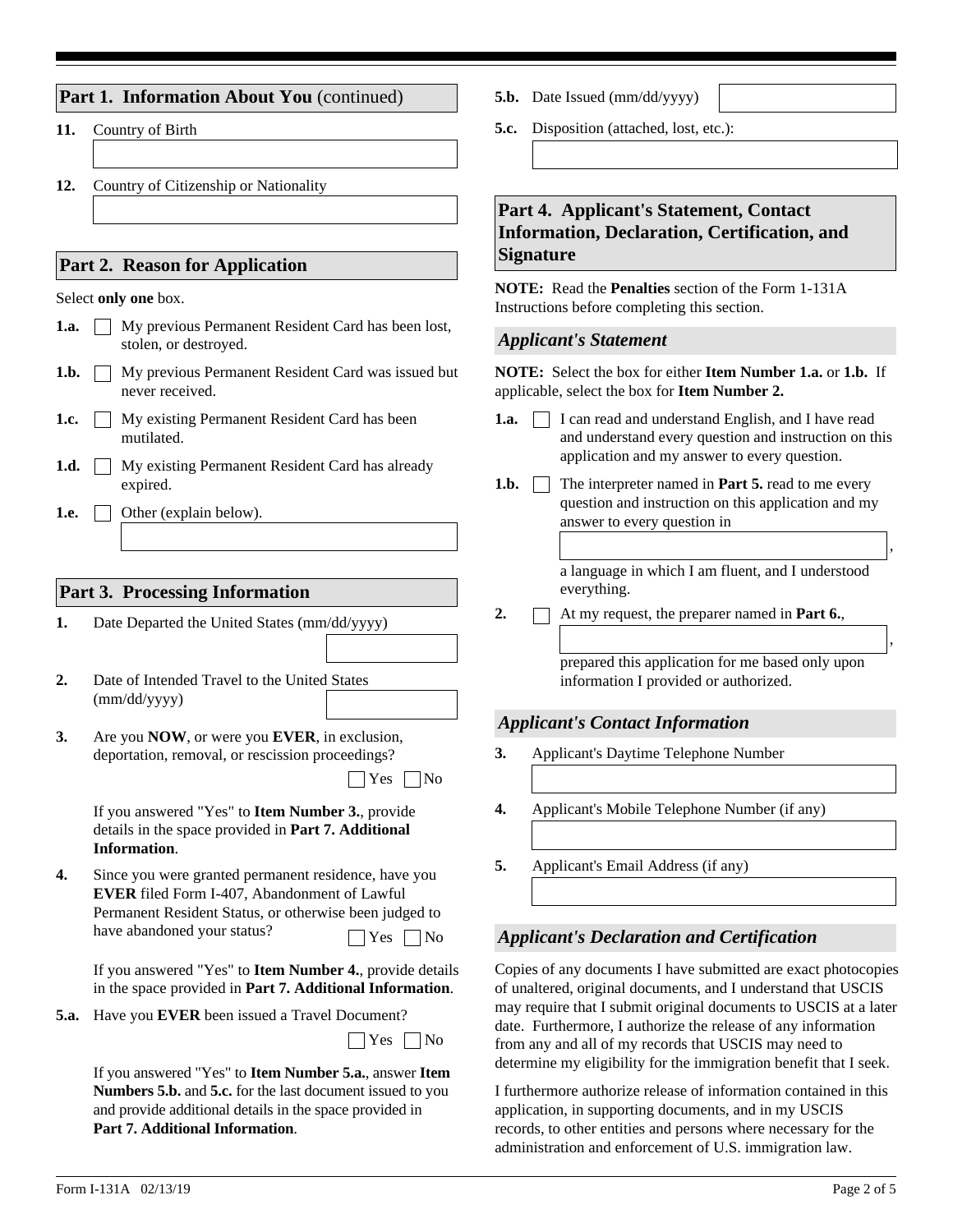# **Part 4. Applicant's Statement, Contact Information, Declaration, Certification, and Signature** (continued)

I certify, under penalty of perjury, that all of the information in my application and any document submitted with it were provided or authorized by me, that I reviewed and understand all of the information contained in, and submitted with, my application and that all of this information is complete, true, and correct.

# *Applicant's Signature*

**6.a.** Applicant's Signature

**6.b.** Date of Signature (mm/dd/yyyy)

**NOTE TO ALL APPLICANTS:** If you do not completely fill out this application or fail to submit required documents listed in the Instructions, USCIS may deny your application.

# **Part 5. Interpreter's Contact Information, Certification, and Signature**

Provide the following information about the interpreter. **7.a.** Interpreter's Signature

### *Interpreter's Full Name*

- **1.a.** Interpreter's Family Name (Last Name)
- **1.b.** Interpreter's Given Name (First Name)
- **2.** Interpreter's Business or Organization Name (if any)

# *Interpreter's Mailing Address*



### *Interpreter's Contact Information*

- **4.** Interpreter's Daytime Telephone Number
- **5.** Interpreter's Mobile Telephone Number (if any)
- **6.** Interpreter's Email Address (if any)

# *Interpreter's Certification*

I certify, under penalty of perjury, that:

I am fluent in English and ,

which is the same language specified in **Part 4.**, **Item Number 1.b.**, and I have read to this applicant in the identified language every question and instruction on this application and his or her answer to every question. The applicant informed me that he or she understands every instruction, question, and answer on the application, including the **Applicant's Declaration and Certification**, and has verified the accuracy of every answer.

### *Interpreter's Signature*

- 
- **7.b.** Date of Signature (mm/dd/yyyy)

# **Part 6. Contact Information, Declaration, and Signature of the Person Preparing this Application, if Other Than the Applicant**

Provide the following information about the preparer.

#### *Preparer's Full Name*

- **1.a.** Preparer's Family Name (Last Name)
- **1.b.** Preparer's Given Name (First Name)
- **2.** Preparer's Business or Organization Name (if any)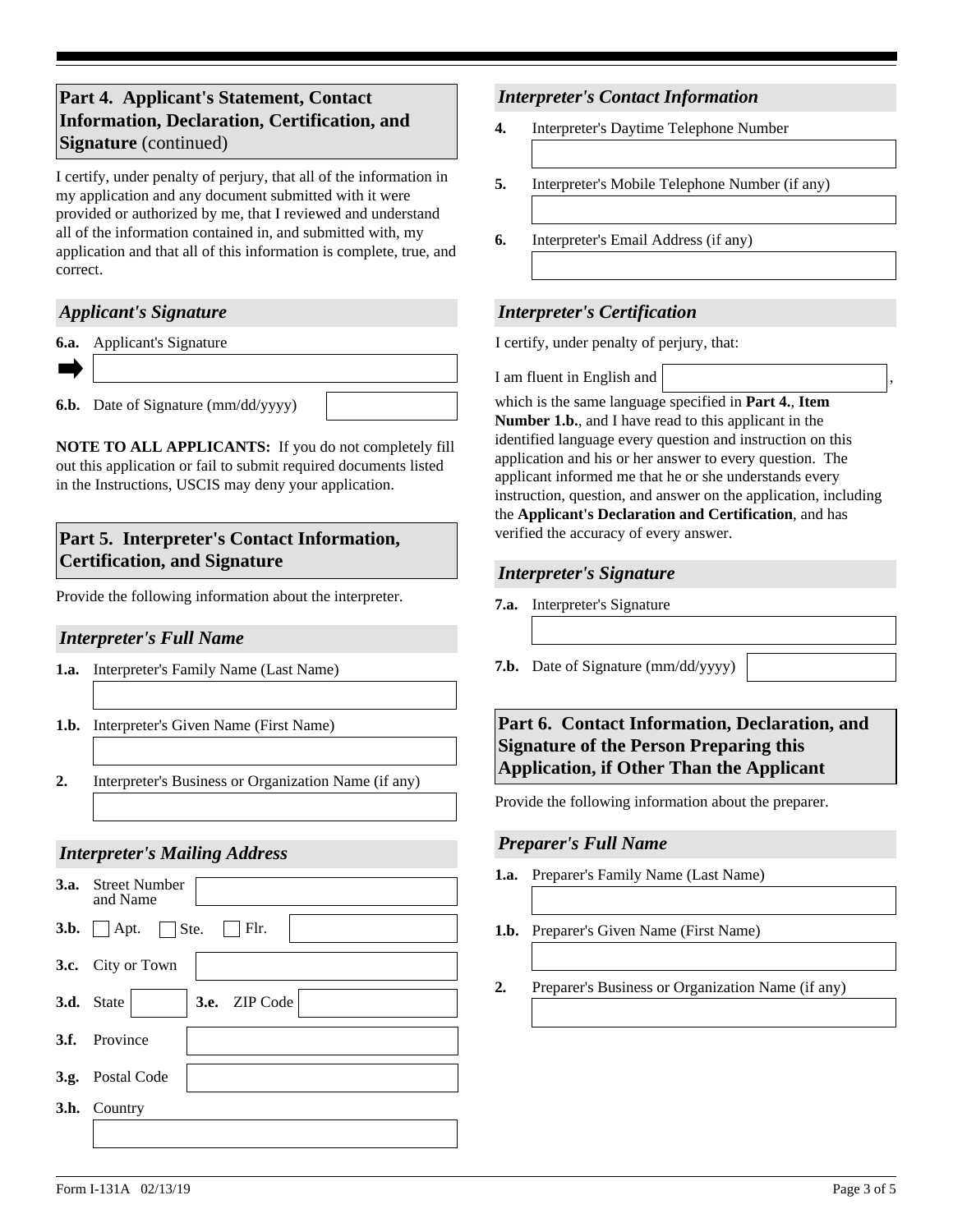**Part 6. Contact Information, Declaration, and Signature of the Person Preparing this Application, if Other Than the Applicant**  (continued)

# *Preparer's Mailing Address* **3.c.** City or Town **3.d.** State  $\blacktriangledown$  **3.e.** ZIP Code **3.f.** Postal Code Street Number and Name **3.a. 3.b.** Apt. Ste. Flr. **3.g. 3.h.** Country Province

### *Preparer's Contact Information*

#### *Preparer's Statement*

- **7.a.** I am not an attorney or accredited representative but have prepared this application on behalf of the applicant and with the applicant's consent.
- **7.b.** I am an attorney or accredited representative and my representation of the applicant in this case preparation of this application.  $\Box$  extends  $\Box$  does not extend beyond the

**NOTE:** If you are an attorney or accredited representative, you may need to submit a completed Form G-28, Notice of Entry of Appearance as Attorney or Accredited Representative, or G-28I, Notice of Entry of Appearance as Attorney In Matters Outside the Geographical Confines of the United States, with this application.

### *Preparer's Certification*

By my signature, I certify, under penalty of perjury, that I prepared this application at the request of the applicant. The applicant then reviewed this completed application and informed me that he or she understands all of the information contained in, and submitted with, his or her application, including the **Applicant's Declaration and Certification**, and that all of this information is complete, true, and correct. I completed this application based only on information that the applicant provided to me or authorized me to obtain or use.

### *Preparer's Signature*

**8.a.** Preparer's Signature

**8.b.** Date of Signature (mm/dd/yyyy)